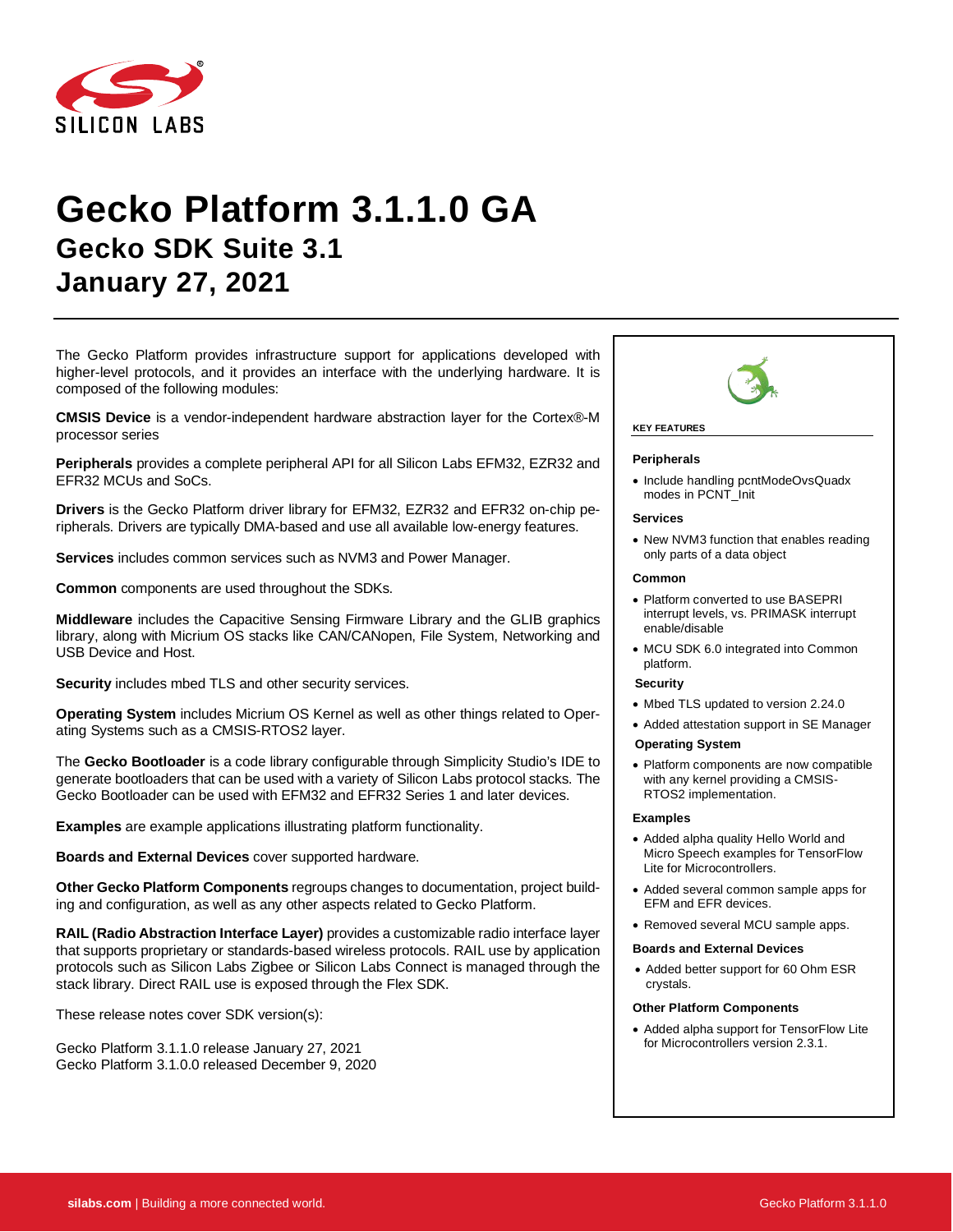#### **Contents**

| $\mathbf{1}$   | <b>CMSIS Device</b>                      | $\sqrt{2}$       |
|----------------|------------------------------------------|------------------|
| $\overline{2}$ | Peripherals                              | 3                |
| 3              | <b>Drivers</b>                           | $\overline{4}$   |
| 4              | Services                                 | $\sqrt{5}$       |
| $\sqrt{5}$     | Common                                   | 6                |
| $\,6$          | Middleware                               | $\overline{7}$   |
| $\overline{7}$ | Security                                 | $\bf 8$          |
| $\bf 8$        | <b>Operating System</b>                  | $\boldsymbol{9}$ |
| 9              | Gecko Bootloader                         | 10               |
| 10             | Examples                                 | 11               |
| 11             | Boards and External Devices              | 13               |
| 12             | Other Gecko Platform Software Components | 14               |
| 13             | RAIL Library                             | 15               |
| 14             | Legal                                    | 18               |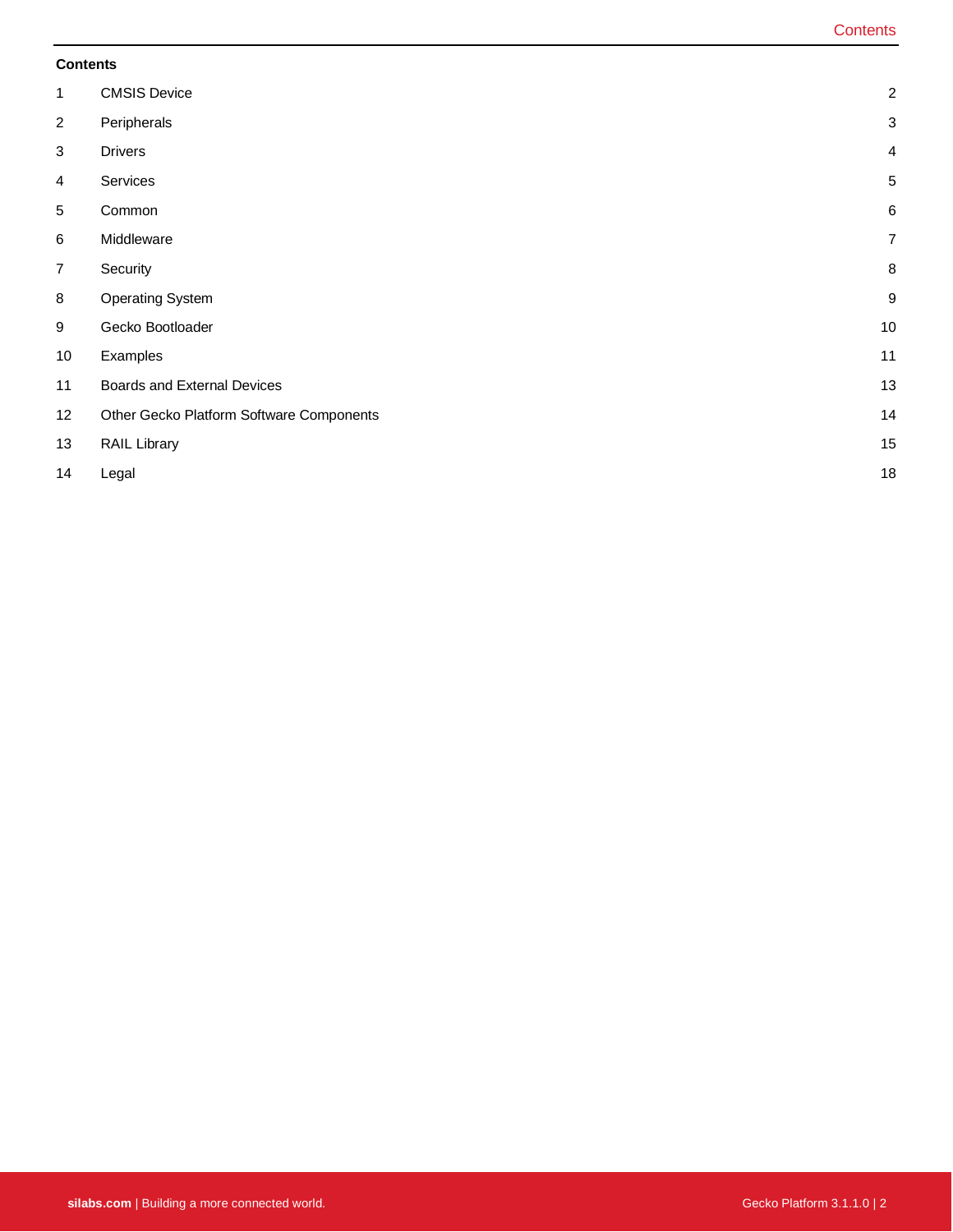### <span id="page-2-0"></span>**1 CMSIS Device**

#### **1.1 New Items**

#### **Added in release 3.1.1.0**

• Added support for new OPN: EFR32ZG14P731F256GM32.

#### **Added in release 3.1.0.0**

• Added support for new OPN: EFM32PG22.

#### **1.2 Improvements**

None

#### **1.3 Fixed Issues**

None

### **1.4 Known Issues in the Current Release**

None

### **1.5 Deprecated Items**

None

### **1.6 Removed Items**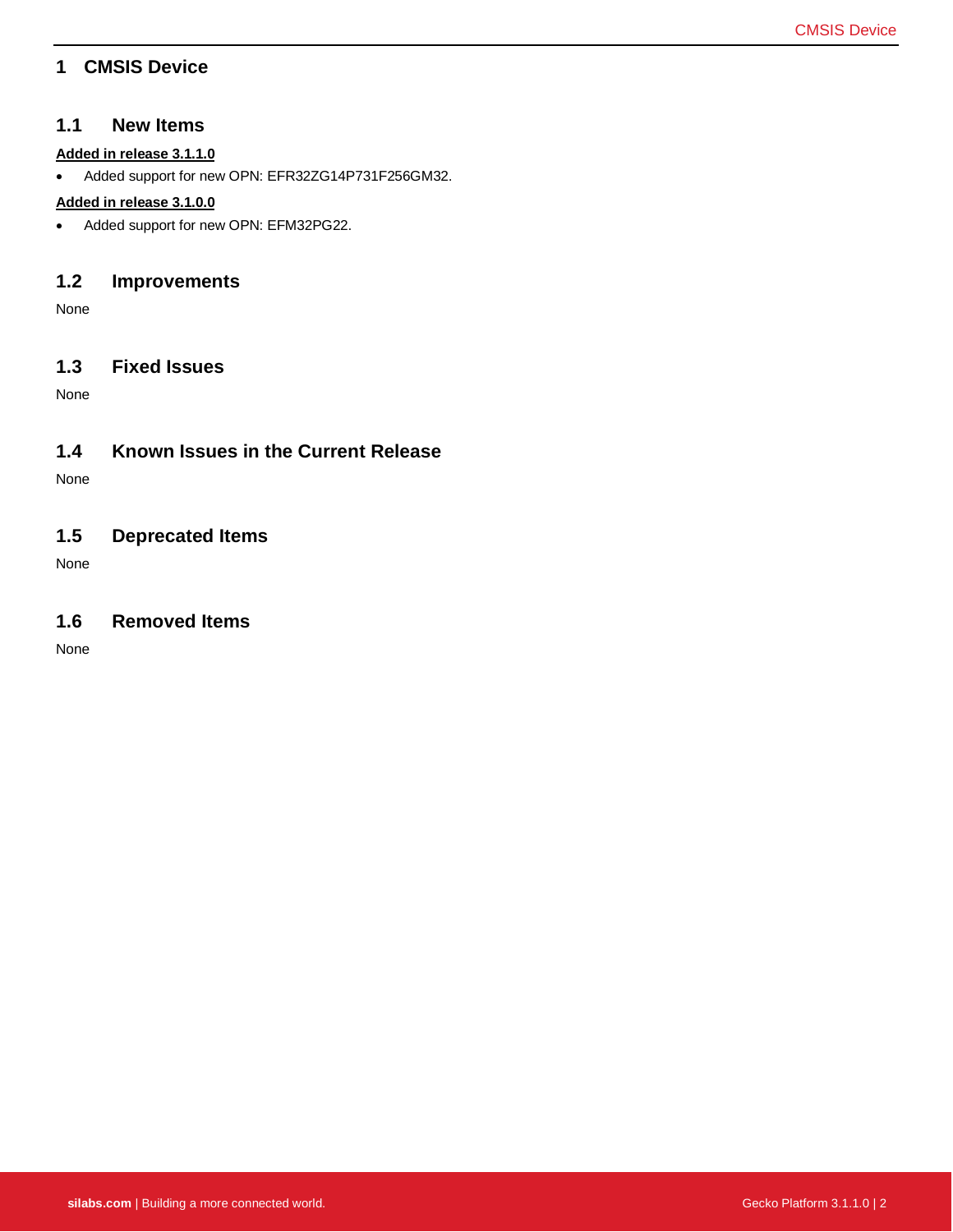### <span id="page-3-0"></span>**2 Peripherals**

### **2.1 New Items**

None

### **2.2 Improvements**

#### **Changed in release 3.1.0.0**

• CMU\_OscillatorTuningGet() and CMU\_OscillatorTuningSet() can now be used on Series 2 for HFXO Core Bias Current Optimization, in order to skip Optimization stage when needed.

### **2.3 Fixed Issues**

#### **Fixed in release 3.1.1.0**

| $\vert$ ID # | <b>Description</b>                                                                                    |
|--------------|-------------------------------------------------------------------------------------------------------|
| 653065       | Fixed an issue where TIMER_MaxCount() returned the wrong value for 32-bit timers on Series 2 devices. |

#### **Fixed in release 3.1.0.0**

| ID#    | <b>Description</b>                                                                                                                                                                               |  |
|--------|--------------------------------------------------------------------------------------------------------------------------------------------------------------------------------------------------|--|
| 481036 | Fixed issue with the SL_FLOOR macro.                                                                                                                                                             |  |
| 482546 | Include handling of the pcntModeOvsQuadx modes in PCNT_Init.                                                                                                                                     |  |
| 625661 | Fixed EMU_DCDCModeSet() function on xG22, where it could hard-fault if trying to set the DCDC converter to<br>bypass when it was already in bypass mode.                                         |  |
| 634635 | Fixed an issue on BG22 where MSC_EccConfigSet() could lead to a hard fault. The initialization of the ECC is now<br>done properly to avoid unwanted read or write operations while initializing. |  |

### **2.4 Known Issues in the Current Release**

None

### **2.5 Deprecated Items**

None

### **2.6 Removed Items**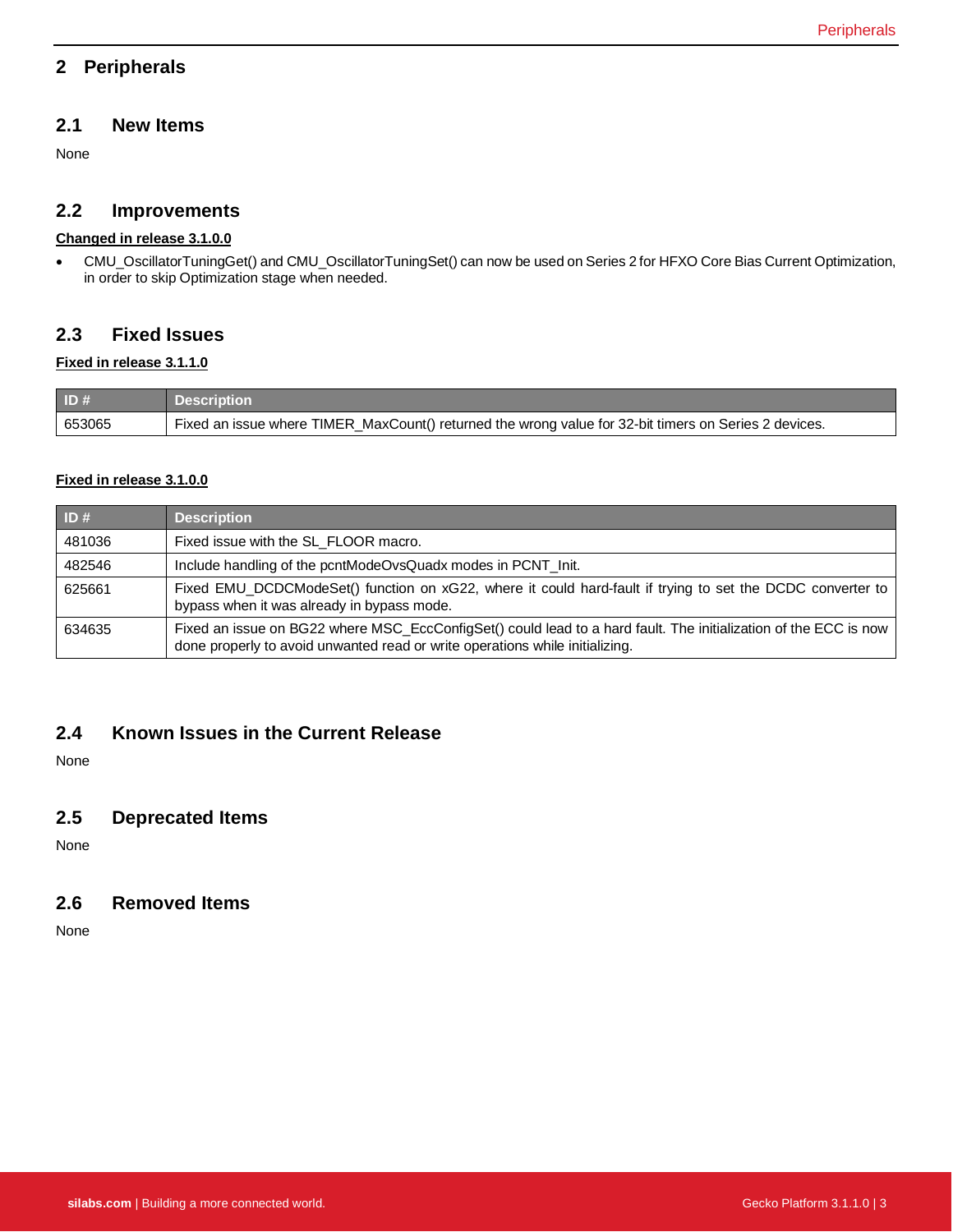### <span id="page-4-0"></span>**3 Drivers**

#### **3.1 New Items**

None

#### **3.2 Improvements**

None

### **3.3 Fixed Issues**

#### **Fixed in release 3.1.0.0**

| ID#    | <b>Description</b>                                                                                                                                                                                                                                      |
|--------|---------------------------------------------------------------------------------------------------------------------------------------------------------------------------------------------------------------------------------------------------------|
| 399547 | Fixed an issue with i2cspm with the lockup recovery happening as part of the initialization where the frequency of the pulse<br>could be too fast and where the clock toggle ended with the clock signal being low instead of high. The lockup recovery |
|        | function should now work as expected by standard I2C.                                                                                                                                                                                                   |

### **3.4 Known Issues in the Current Release**

Issues in bold were added since the previous release. If you have missed a release, recent release notes are available o[n https://www.si](https://www.silabs.com/products/software)[labs.com/products/software.](https://www.silabs.com/products/software)

| ID#    | <b>Description</b>                                                                                                                                                                     |  |
|--------|----------------------------------------------------------------------------------------------------------------------------------------------------------------------------------------|--|
| 485403 | UARTDRV operation in EM2 does not work when using EUART.                                                                                                                               |  |
| 520149 | When creating SPIDRV instances using the Simplicity Studio Project Configurator, code to initialize the instance is not<br>automatically generated and must instead be added manually. |  |

### **3.5 Deprecated Items**

None

### **3.6 Removed Items**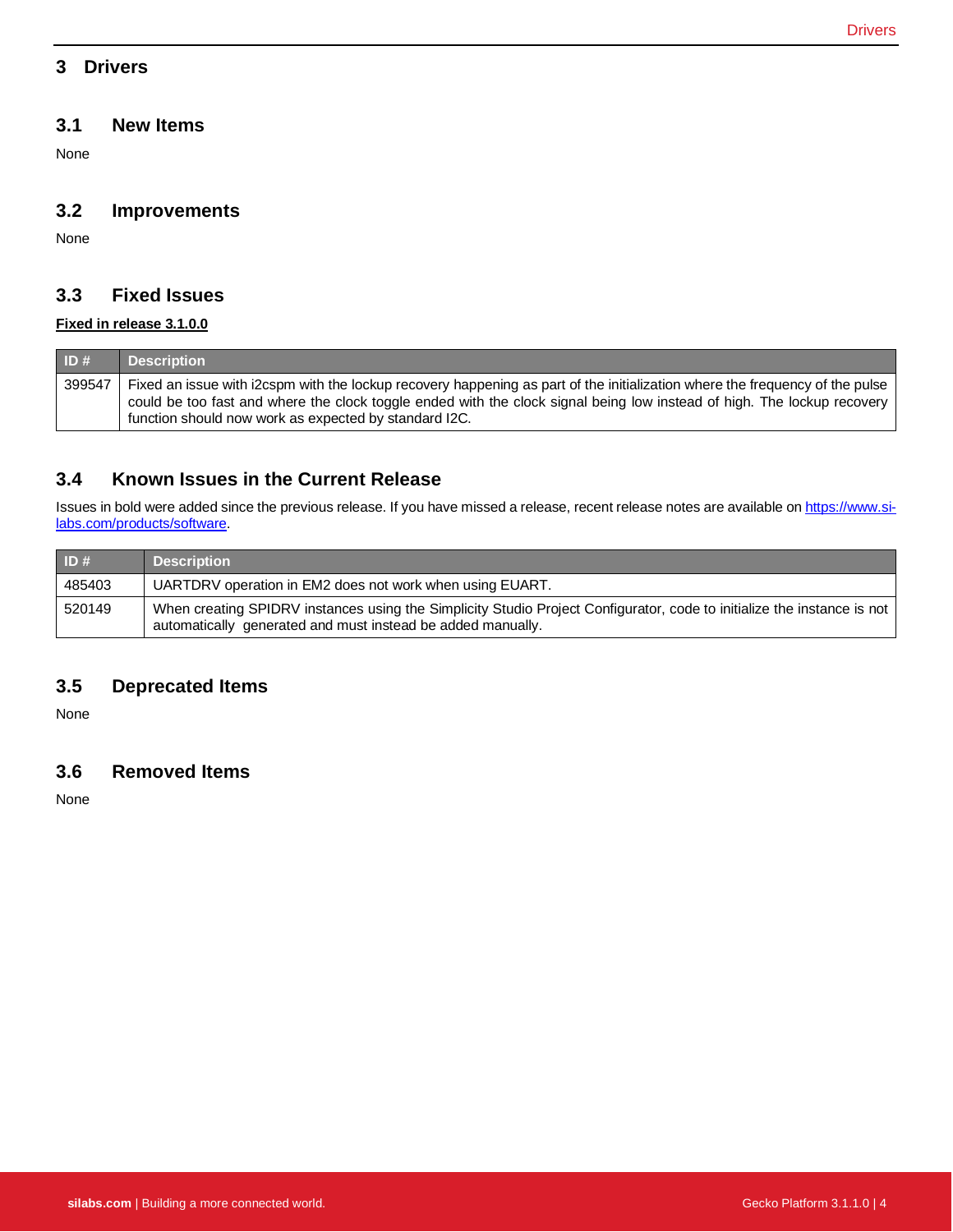### <span id="page-5-0"></span>**4 Services**

#### **4.1 New Items**

#### **Added in release 3.1.0.0**

• Added new NVM3 function, nvm3\_readPartialData, which enables reading only parts of a data object.

#### **4.2 Improvements**

#### **Changed in release 3.1.1.0**

• Added better documentation to the new HFXO Manager module.

#### **Changed in release 3.1.0.0**

• Added the option to re-call sl\_power\_manager\_init() if clock settings have changed, so that the Power Manager updates its internal settings and cached values.

### **4.3 Fixed Issues**

#### **Fixed in release 3.1.1.0**

| ID#    | <b>Description</b>                                                                                                                                                                                                                                                                   |  |
|--------|--------------------------------------------------------------------------------------------------------------------------------------------------------------------------------------------------------------------------------------------------------------------------------------|--|
| 656678 | Fixed an issue in the Power Manager so that it can always work properly in debug mode.                                                                                                                                                                                               |  |
| 656291 | Fixed an issue in the Power Manager when an asynchronous event would add an EM1 requirement from an ISR just<br>after the Power Manager early wakeup for a scheduled event. In that case, the Power Manager would wrongly notify<br>EM1 entry before the full HF clock was restored. |  |

#### **Fixed in release 3.1.0.0**

| ID#    | <b>Description</b>                                                                                                                                                                                                     |  |
|--------|------------------------------------------------------------------------------------------------------------------------------------------------------------------------------------------------------------------------|--|
| 519083 | Added initialization of the DPLL in device init for xG22 devices.                                                                                                                                                      |  |
| 652396 | Fixed an issue in the Power Manager where the HFXO startup delay was added to calculations of schedule wake-ups<br>even when HFXO was not being used, which caused the system to wake up too early without needing to. |  |

### **4.4 Known Issues in the Current Release**

None

#### **4.5 Deprecated Items**

None

#### **4.6 Removed Items**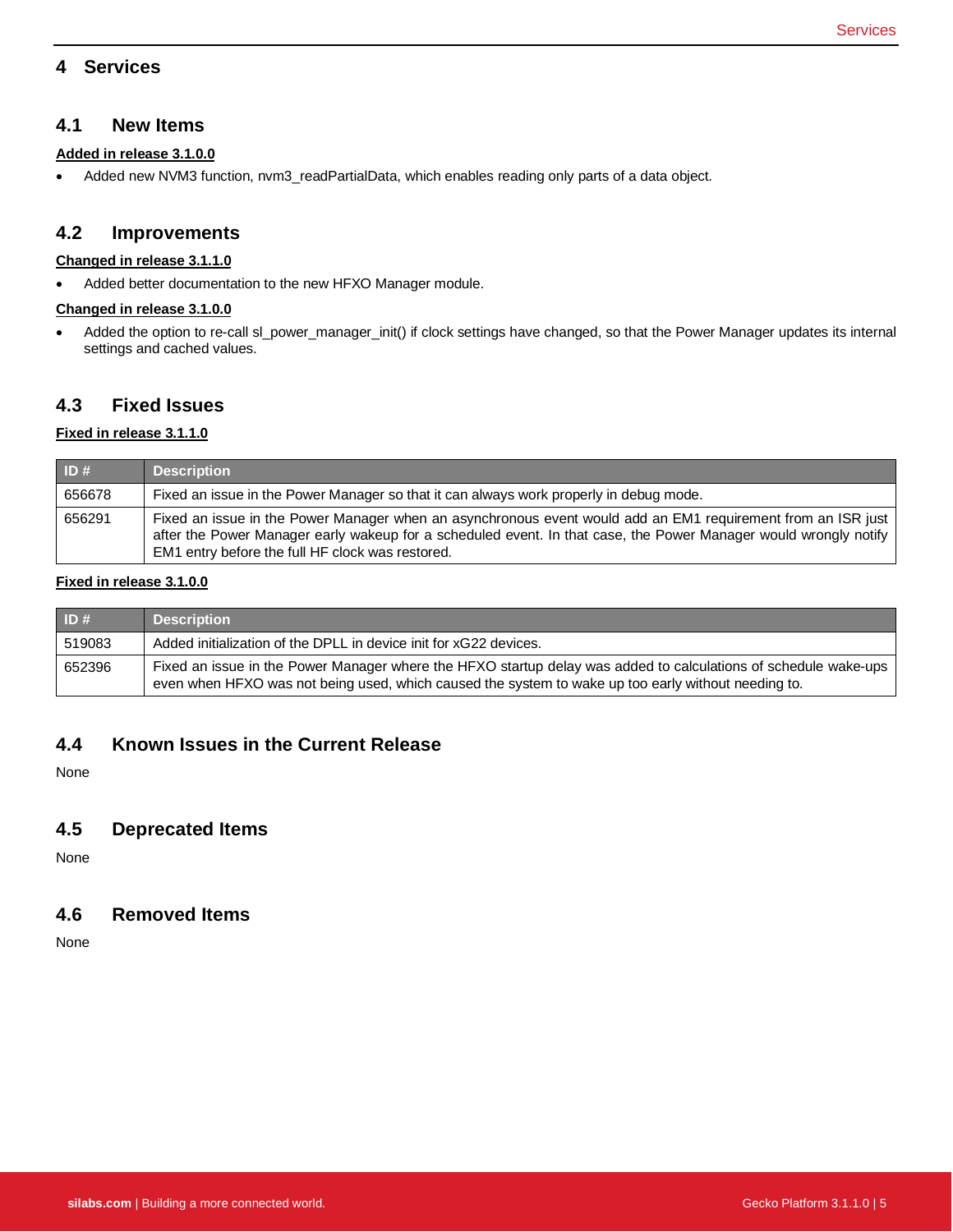### <span id="page-6-0"></span>**5 Common**

### **5.1 New Items**

None

### **5.2 Improvements**

#### **Changed in release 3.1.1.0**

• Added a section in the documentation on docs.silabs.com to provide more details on the Atomic Sections and BASEPRI.

#### **Changed in release 3.1.0.0**

• The Gecko SDK has switched to use BASEPRI method for atomic section by default, when module\_init\_nvic component is present. This allows to have interrupt at a higher priority than the Gecko SDK's atomic sections, in order to meet strict latency requirements. Interrupts that are not masked by the Gecko SDK's atomic sections should not interact with anything in the Gecko SDK. For existing applications not relying on the module\_init\_nvic component, the behavior does not change.

### **5.3 Fixed Issues**

None

### **5.4 Known Issues in the Current Release**

None

### **5.5 Deprecated Items**

None

### **5.6 Removed Items**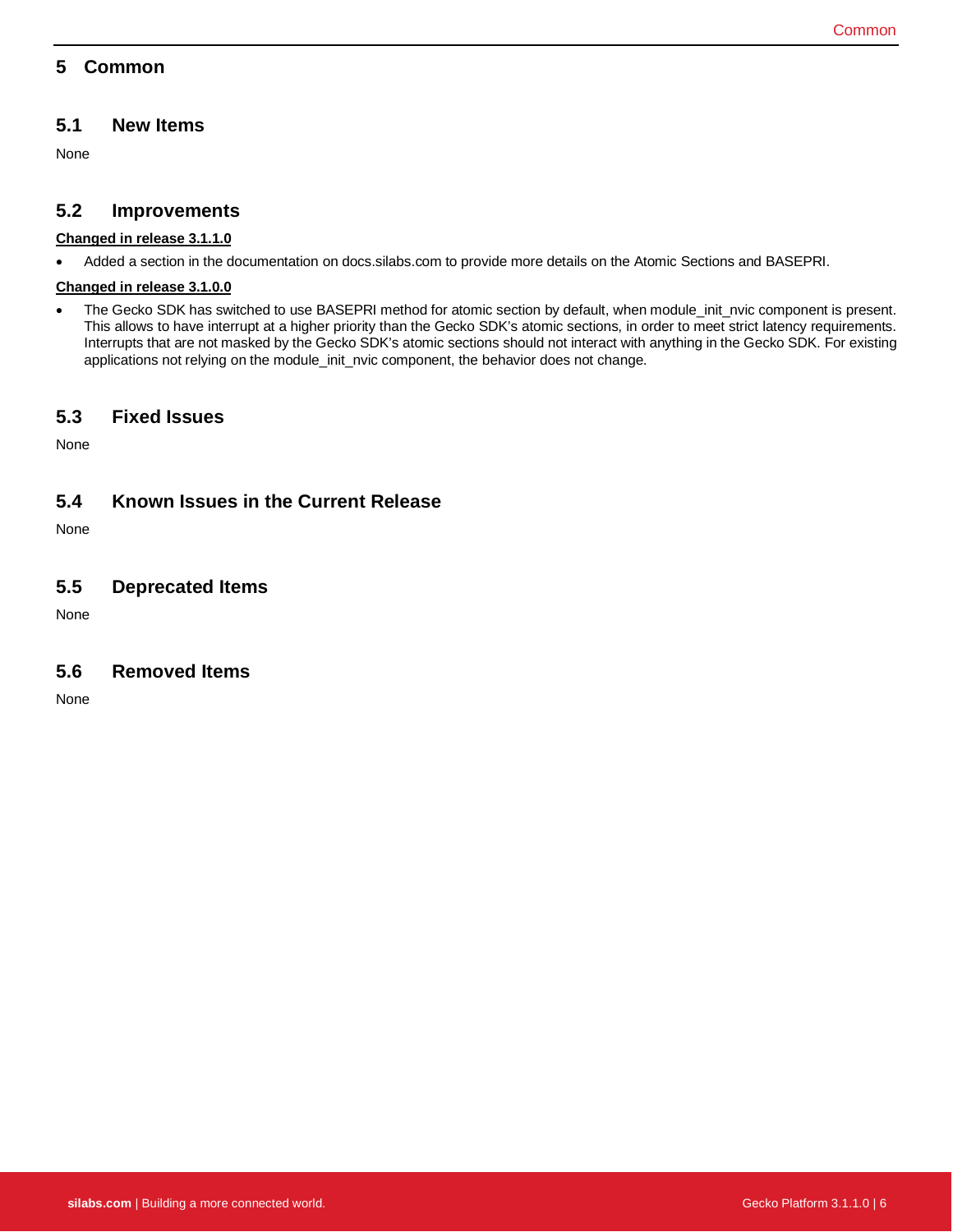### <span id="page-7-0"></span>**6 Middleware**

### **6.1 New Items**

None

### **6.2 Improvements**

None

# **6.3 Fixed Issues**

### **Fixed in release 3.1.0.0**

| $\blacksquare$ ID # | <b>Description</b>                                                                                                                          |
|---------------------|---------------------------------------------------------------------------------------------------------------------------------------------|
| 644559              | Added support for TRNG; TCP sequence is now generated with a true entropy source and it follows the specifications<br>outlined in RFC 6528. |

### **6.4 Known Issues in the Current Release**

None

### **6.5 Deprecated Items**

None

### **6.6 Removed Items**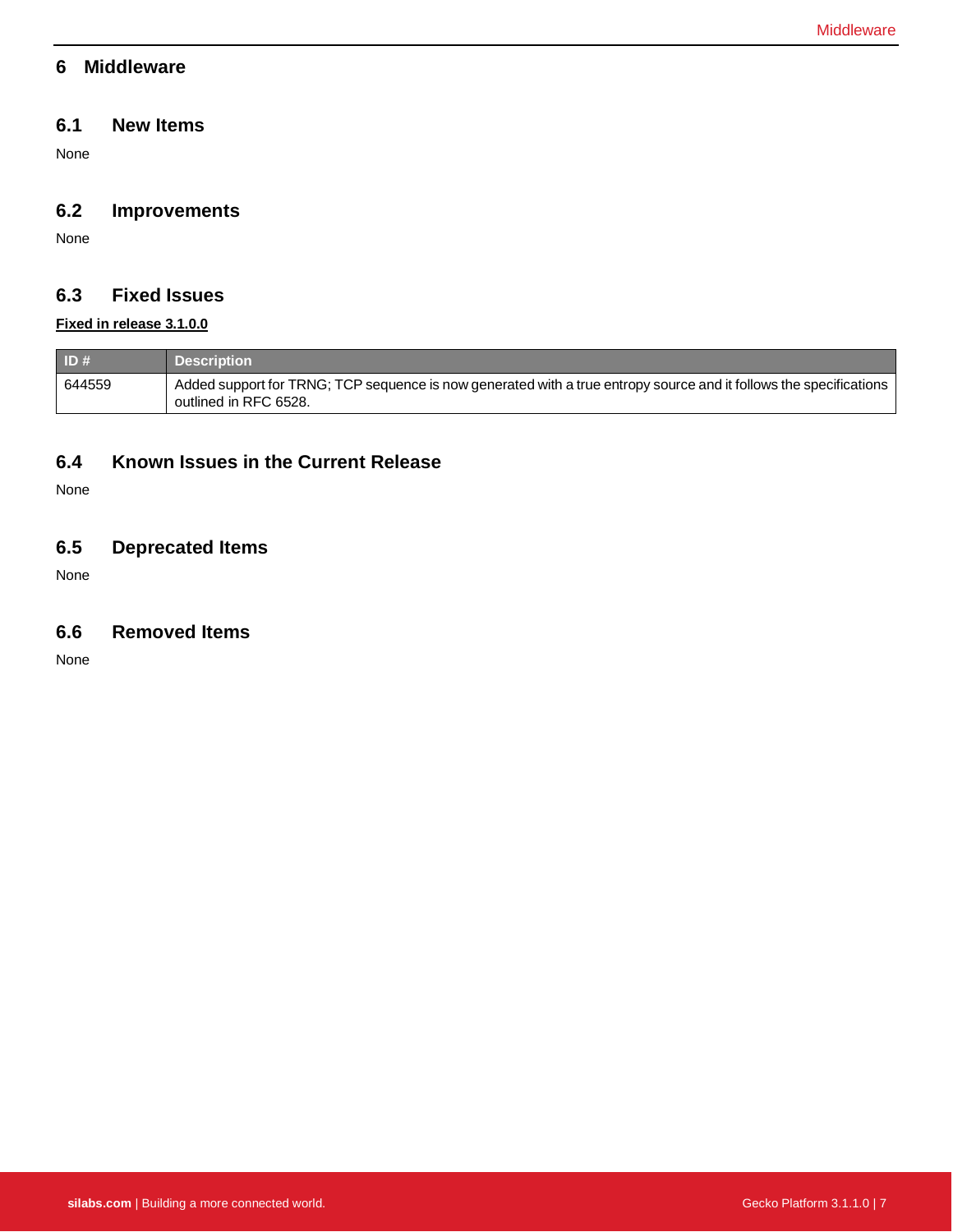# <span id="page-8-0"></span>**7 Security**

#### **7.1 New Items**

#### **Added in release 3.1.0.0**

- mbed TLS library updated to version 2.24.0 and moved to path util/third\_party/crypto/mbedtls/.
- The new version of mbed TLS does not allow simultaneous use of both TRNG and RAIL entropy sources.
- Add API for retrieving attestation tokens through SE Manager

### **7.2 Improvements**

#### **Changed in release 3.1.0.0**

- Initialization of the TRNG peripheral has been improved.
- For the IAR toolchain, added forced optimization mode 'balanced' for certain functions in file bignum.c.

#### **7.3 Fixed Issues**

#### **Fixed in release 3.1.1.0**

| ID#    | <b>Description</b>                                                                                                                                                                                                                                                                                                                                                                                                                                                                                                                                                        |  |  |
|--------|---------------------------------------------------------------------------------------------------------------------------------------------------------------------------------------------------------------------------------------------------------------------------------------------------------------------------------------------------------------------------------------------------------------------------------------------------------------------------------------------------------------------------------------------------------------------------|--|--|
| 651954 | Set MBEDTLS_MPI_MAX_SIZE correctly to support ECC curves secp384r1 and secp521r1 when selected with UC<br>components mbedtls_ecc_secp384r1.slcc and mbedtls_ecc_secp521r1.slcc. In config-device-acceleration.h, added<br>support for ECC curves secp384r1 and secp521r1 combined with ECDH and/or ECDSA on standard SE (non-Vault)<br>devices (treated like CURVE25519 and other non-accelerated curves).                                                                                                                                                                |  |  |
| 654612 | Added support for the new PSA Crypto configuration options, MBEDTLS_PSA_CRYPTO_CONFIG,<br>PSA_WANT_xxx and MBEDTLS_PSA_ACCEL_xxx, in the UC components for PSA Crypto. That is, the psa_crypto<br>component is slimmed down, and a few new psa_crypto_xxx components have been added. This enables finer-<br>grained configuration of PSA Crypto, e.g. for excluding unused code, fallback to mbedtls library, and tune code size.<br>Additional PSA Crypto configuration options for even better configuration granularity will be added in the near future<br>releases. |  |  |

### **7.4 Known Issues in the Current Release**

None

### **7.5 Deprecated Items**

None

## **7.6 Removed Items**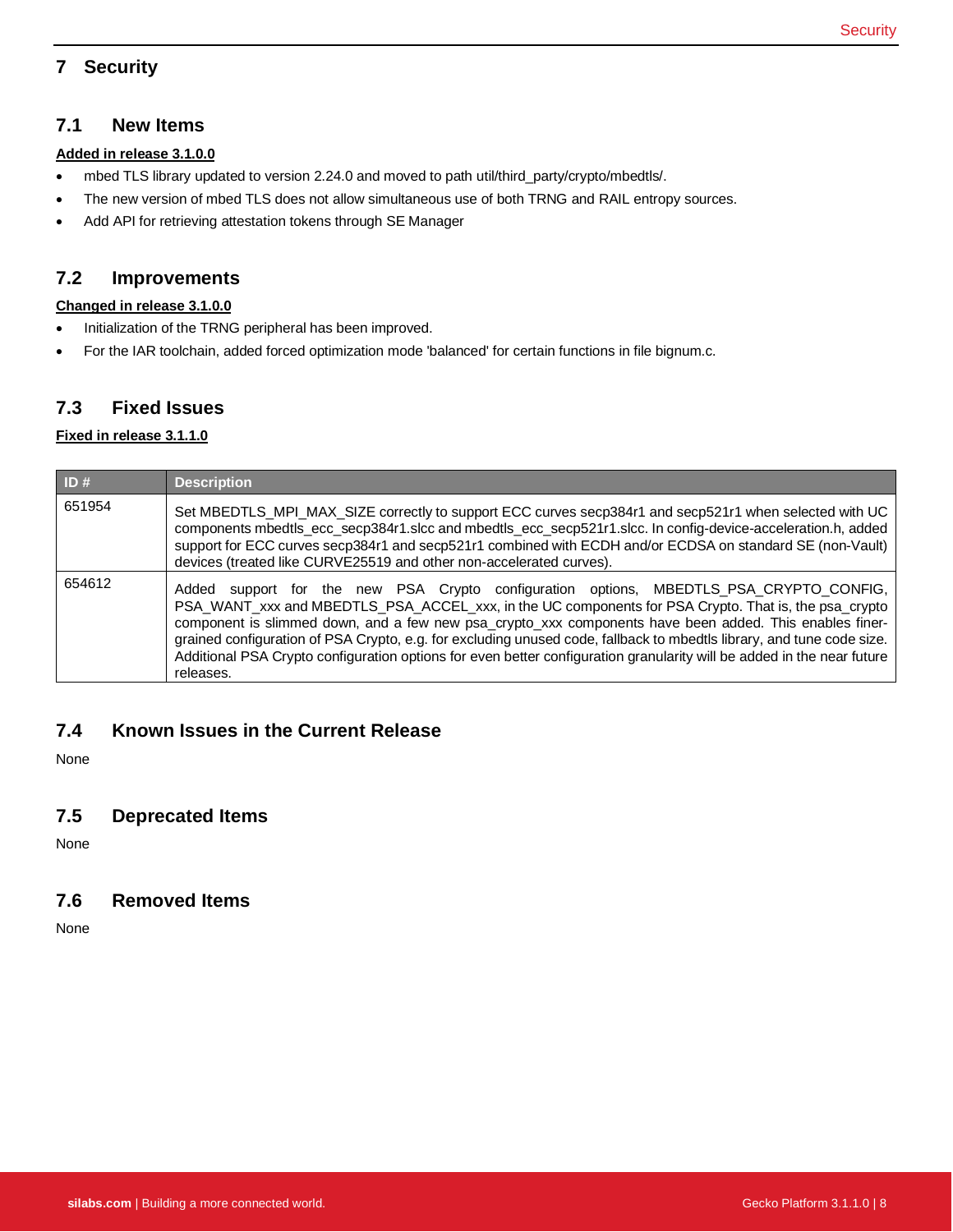### <span id="page-9-0"></span>**8 Operating System**

#### **8.1 New Items**

### **Added in release 3.1.0.0**

- Added CMSIS-RTOS2 support on Micrium OS Kernel. Converted Platform Services to rely on CMSIS-RTOS2 APIs, allowing them to run on either Micrium OS Kernel, FreeRTOS or other kernels providing a CMSIS-RTOS2 implementation.
- Added the option to select between Micrium OS Kernel or FreeRTOS in the Project Configurator Software Components tab in Simplicity Studio. Wireless stack developers should consult with the wireless stack documentation or release notes to confirm support for the chosen kernel.

#### **8.2 Improvements**

#### **Changed in release 3.1.0.0**

• In the version of FreeRTOS included with the Gecko SDK, we have added support for staying in sleep on ISR exit if no preemption occurs.

#### **8.3 Fixed Issues**

#### **Fixed in release 3.1.1.0**

| ID#    | <b>Description</b>                                                                                                                                                                                                                                                                                                                                                            |  |
|--------|-------------------------------------------------------------------------------------------------------------------------------------------------------------------------------------------------------------------------------------------------------------------------------------------------------------------------------------------------------------------------------|--|
| 657560 | Fixed an issue in Micrium OS Kernel where a null pointer could be de-referenced when entering idle and Round-<br>Robin scheduling is enabled and used.<br>an issue in Micrium OS Kernel where a null pointer could be de-referenced<br>when<br>Fixed<br>OS CFG TASK PROFILE EN is set to DEF ENABLED and a scheduling is performed while being idle and<br>returning to idle. |  |
| 651155 | Fixed an issue in Micrium OS OSTimeDly() where interrupts would stay disabled if 'delay ticks' was greater than<br>'OSDelayMaxTick'.                                                                                                                                                                                                                                          |  |

#### **8.4 Known Issues in the Current Release**

None

### **8.5 Deprecated Items**

None

#### **8.6 Removed Items**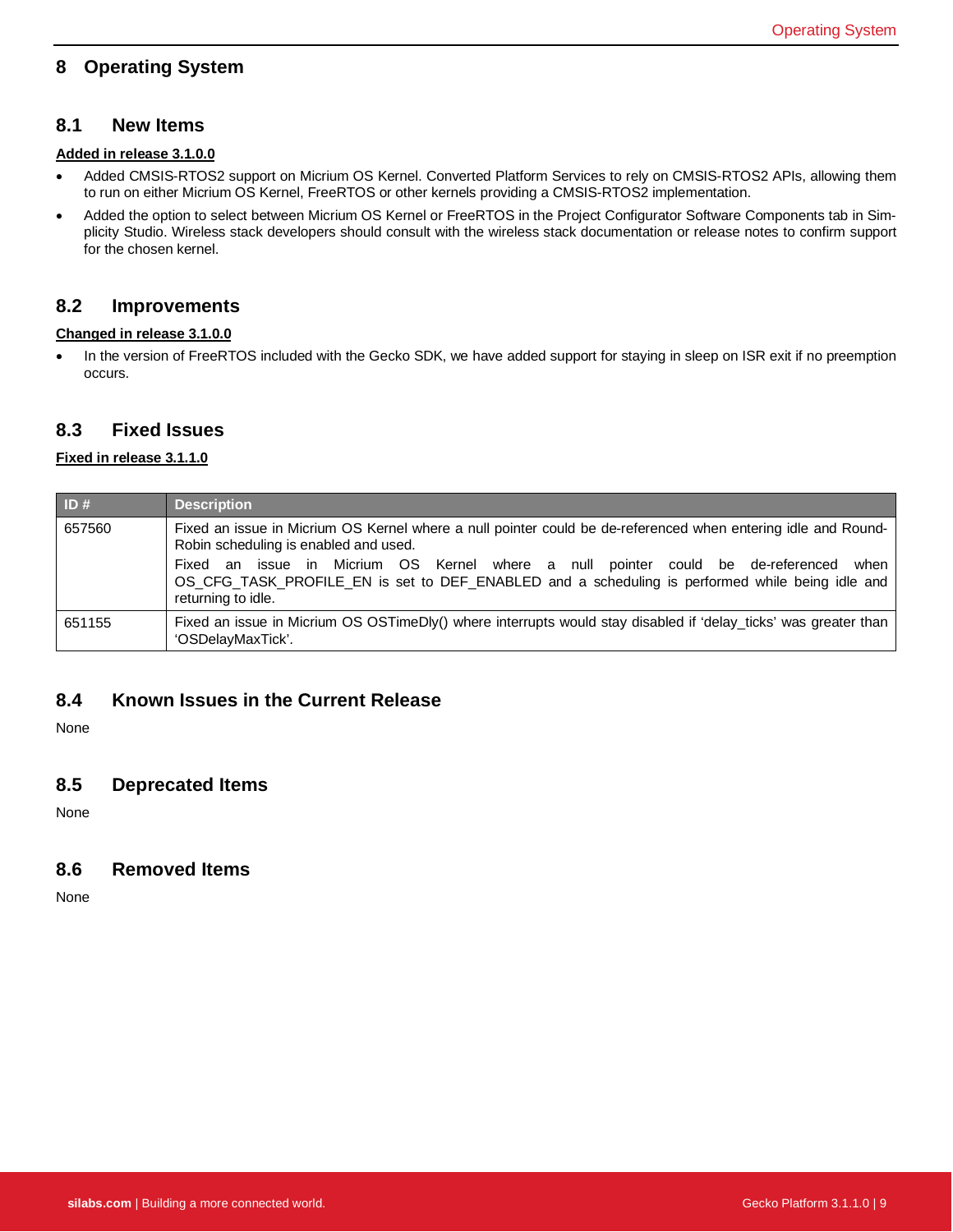### <span id="page-10-0"></span>**9 Gecko Bootloader**

#### **9.1 New Items**

#### **Added in release 3.1.0.0**

• Storage bootloaders will park in a busy wait loop if both the installed application image and the images in the storage slots are corrupt.

### **9.2 Improvements**

None

### **9.3 Fixed Issues**

None

### **9.4 Known Issues in the Current Release**

None

### **9.5 Deprecated Items**

None

### **9.6 Removed Items**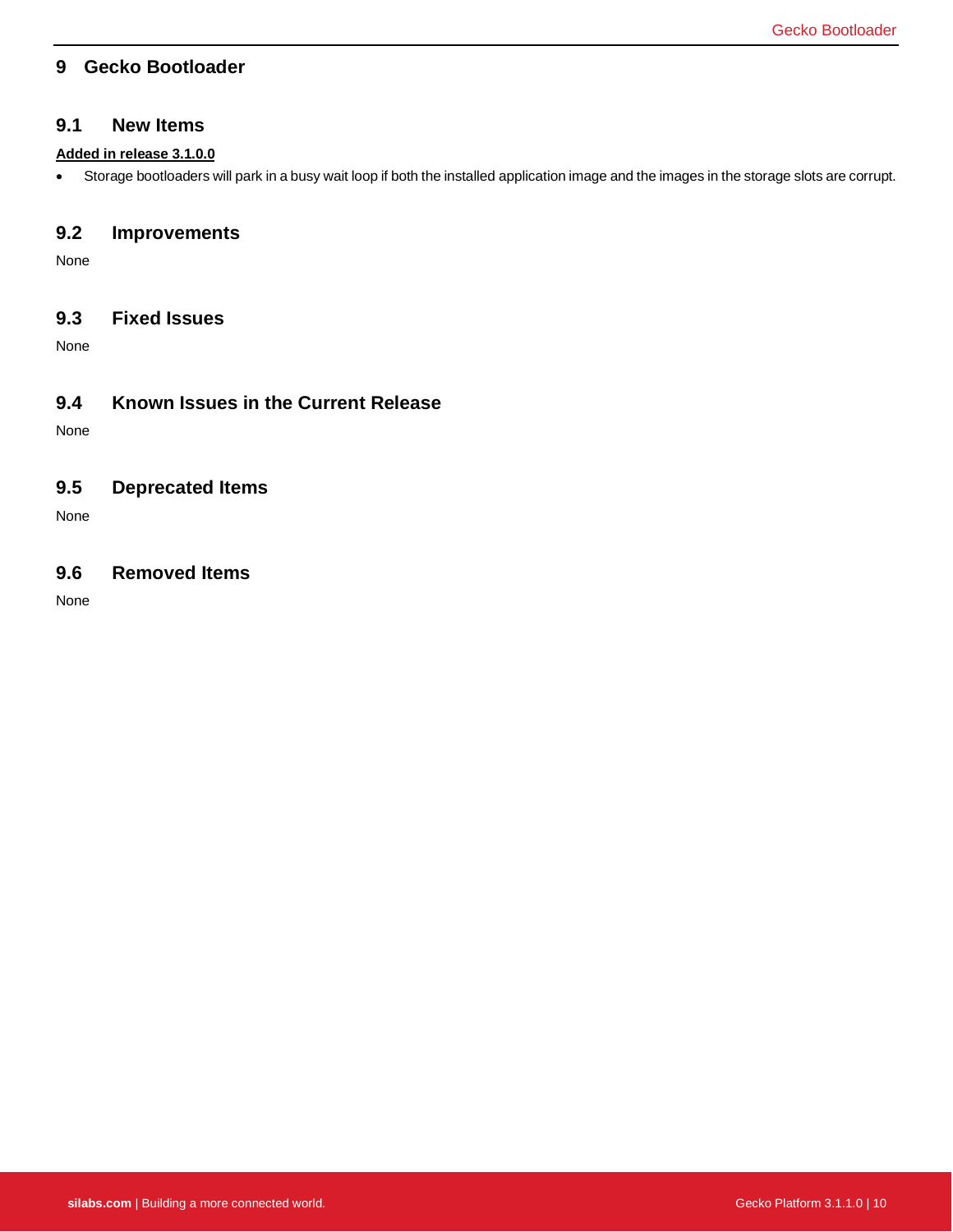### <span id="page-11-0"></span>**10 Examples**

#### **10.1 New Items**

#### **Added in release 3.1.0.0**

- Added common applications that can be used on EFM and EFR devices:
	- Blink (with Micrium OS Kernel, with FreeRTOS, with PWM on one LED).
	- DMADRV
	- IO Stream (EUSART with and without Micrium OS Kernel, USART with Micrium OS Kernel)
	- mbedTLS (AES Crypt, ECDH, ECDSA)
	- MEMLCD (with and without Micrium OS Kernel) (based on previous LCDDRV example)
	- Simple MPU
	- NVM3
	- Power Manager (both with and without Micrium OS Kernel)
	- SE Manager (Asymmetric Key Handling, Block Cipher, ECDH, EC J-PAKE, Hash, Host Firmware Upgrade, KDF, Key Provisioning, SE Firmware Upgrade, Secure Debug, Secure Identity, Signature, Stream Cipher, Symmetric Key Handling, Tamper, User Data)
	- Simple Button (with and without Micrium OS Kernel)
	- Sleep Timer (Timer, Wall-clock)
	- SPIDRV (master with and without Micrium OS Kernel, slave with and without Micrium OS Kernel)
	- TEMPDRV (with Micrium OS Kernel)
	- UARTDRV (with and without Micrium OS Kernel)
	- WiFi Commissioning using a WF200 (with Micrium OS Kernel)
- Added Alpha quality Hello World and Micro Speech examples for TensorFlow Lite for Microcontrollers.

#### **10.2 Improvements**

None

### **10.3 Fixed Issues**

#### **Fixed in release 3.1.1.0**

| ID#    | Description                                                                            |  |
|--------|----------------------------------------------------------------------------------------|--|
| 664297 | Fixed minor miscellaneous UI issues related to the version and component descriptions. |  |

### **10.4 Known Issues in the Current Release**

Issues in bold were added since the previous release. If you have missed a release, recent release notes are available o[n https://www.si](https://www.silabs.com/products/software)[labs.com/products/software.](https://www.silabs.com/products/software)

| ID# | <b>Description</b>                                                                                                                                                   | Workaround         |
|-----|----------------------------------------------------------------------------------------------------------------------------------------------------------------------|--------------------|
|     | 664803   Se_manager and psa_crypto sample apps do not work   In the launch console, change the line terminator<br>correctly in Simplicity Studio 5's launch console. | selection to None. |

### **10.5 Deprecated Items**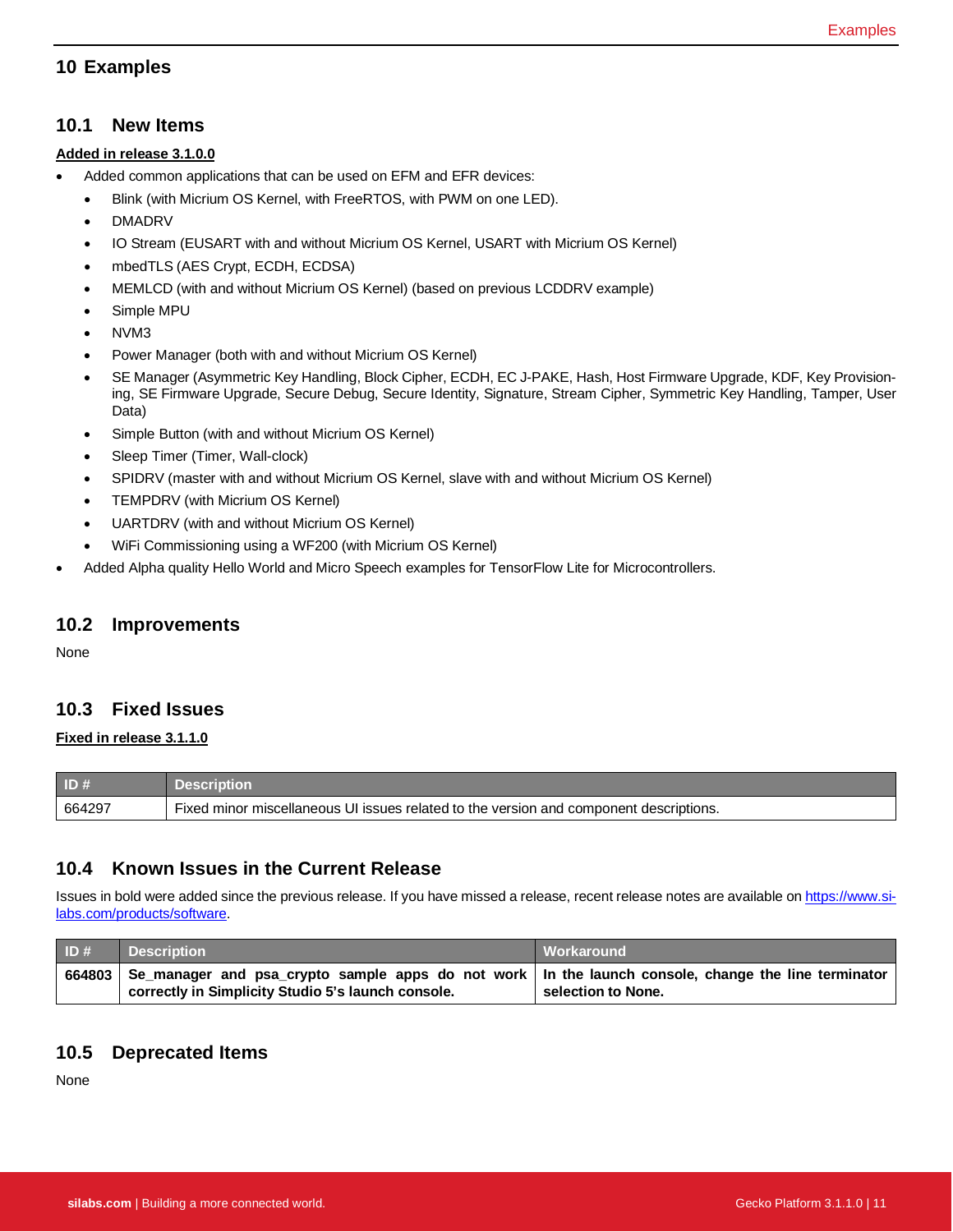# **10.6 Removed Items**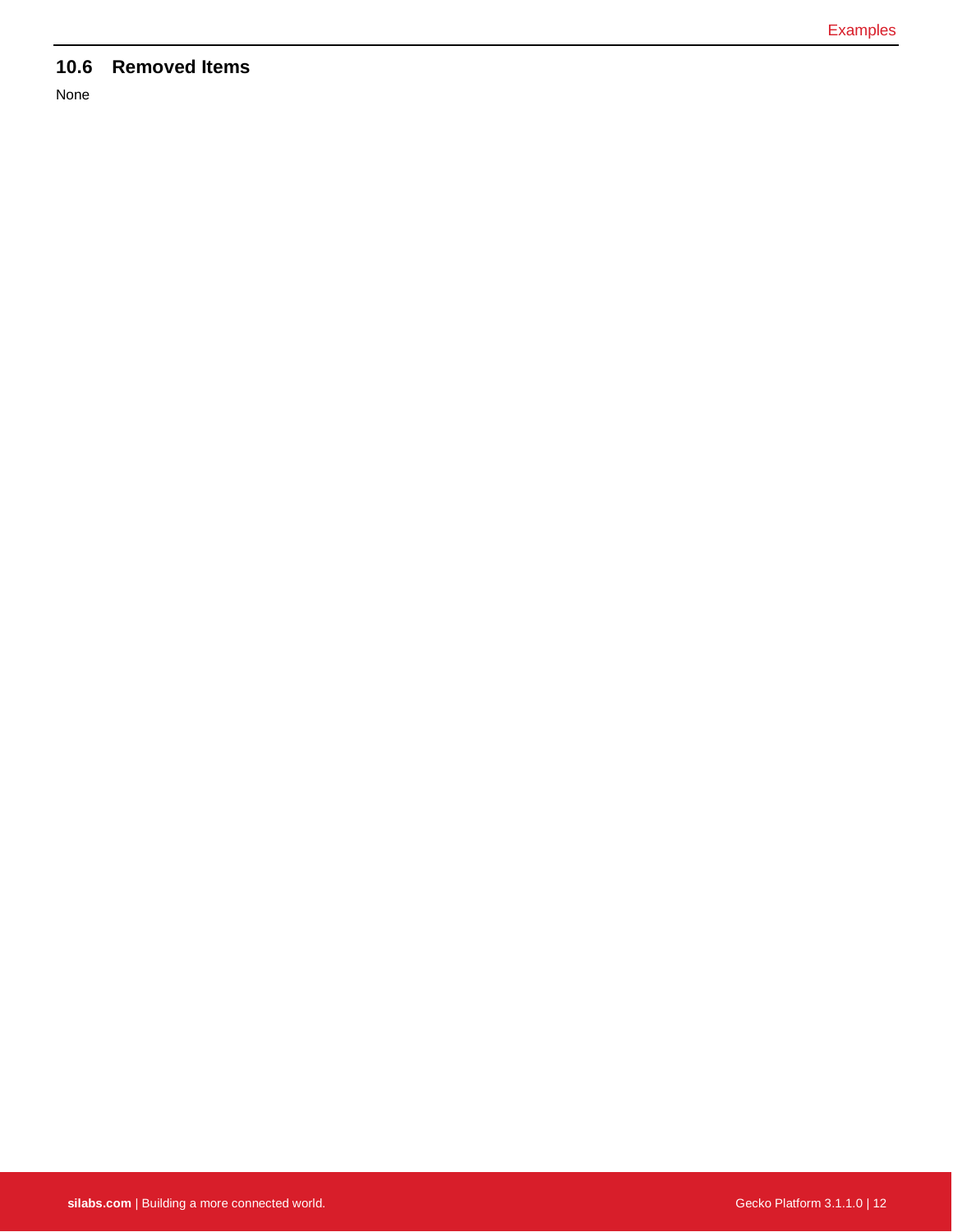### <span id="page-13-0"></span>**11 Boards and External Devices**

### **11.1 New Items**

#### **Added in release 3.1.0.0**

- Added support for new Thunderboard BG22 board (PG22-DK2503A).
- Added support for MGM220PC22HNA module as well as board SLWRB4311B.
- Added better support for 60 Ohm ESR crystals, as well as "sleepy" crystals, allowing to more reliably start crystal oscillation.
- Added support for WiFi boards BRD8022 and BRD8023 to be used as components.

### **11.2 Improvements**

None

### **11.3 Fixed Issues**

### **Fixed in release 3.1.1.0**

| ID#    | <b>Description</b>                                                           |
|--------|------------------------------------------------------------------------------|
| 661241 | Fixed a bug that would prevent flash shutdown to trigger on Gecko SDK 3.1.0. |

### **11.4 Known Issues in the Current Release**

None

### **11.5 Deprecated Items**

None

#### **11.6 Removed Items**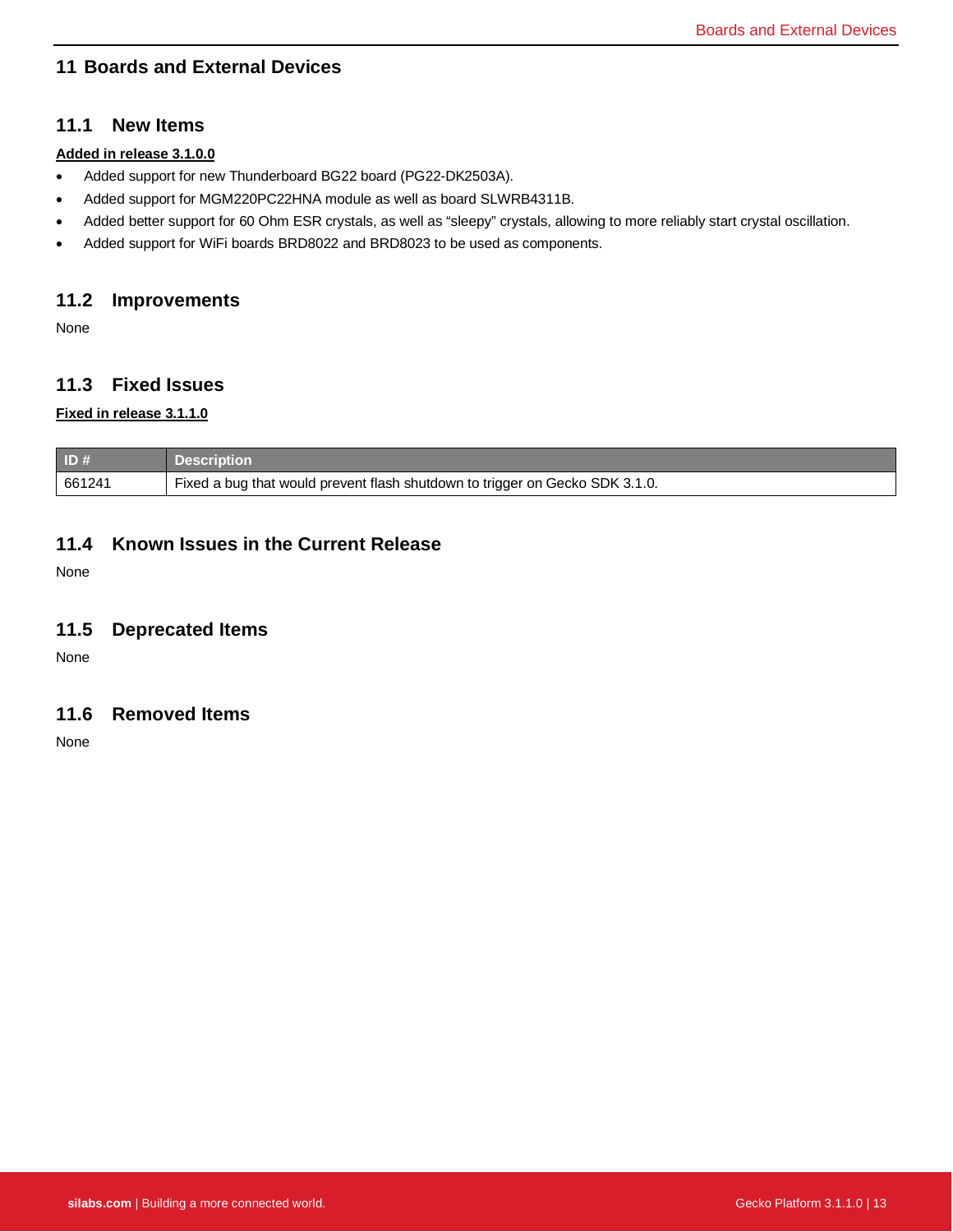### <span id="page-14-0"></span>**12 Other Gecko Platform Software Components**

#### **12.1 New Items**

#### **Added in release 3.1.0.0**

• Added Alpha support for TensorFlow Lite for Microcontrollers version 2.3.1.

### **12.2 Improvements**

None

### **12.3 Fixed Issues**

None

### **12.4 Known Issues in the Current Release**

None

### **12.5 Deprecated Items**

None

### **12.6 Removed Items**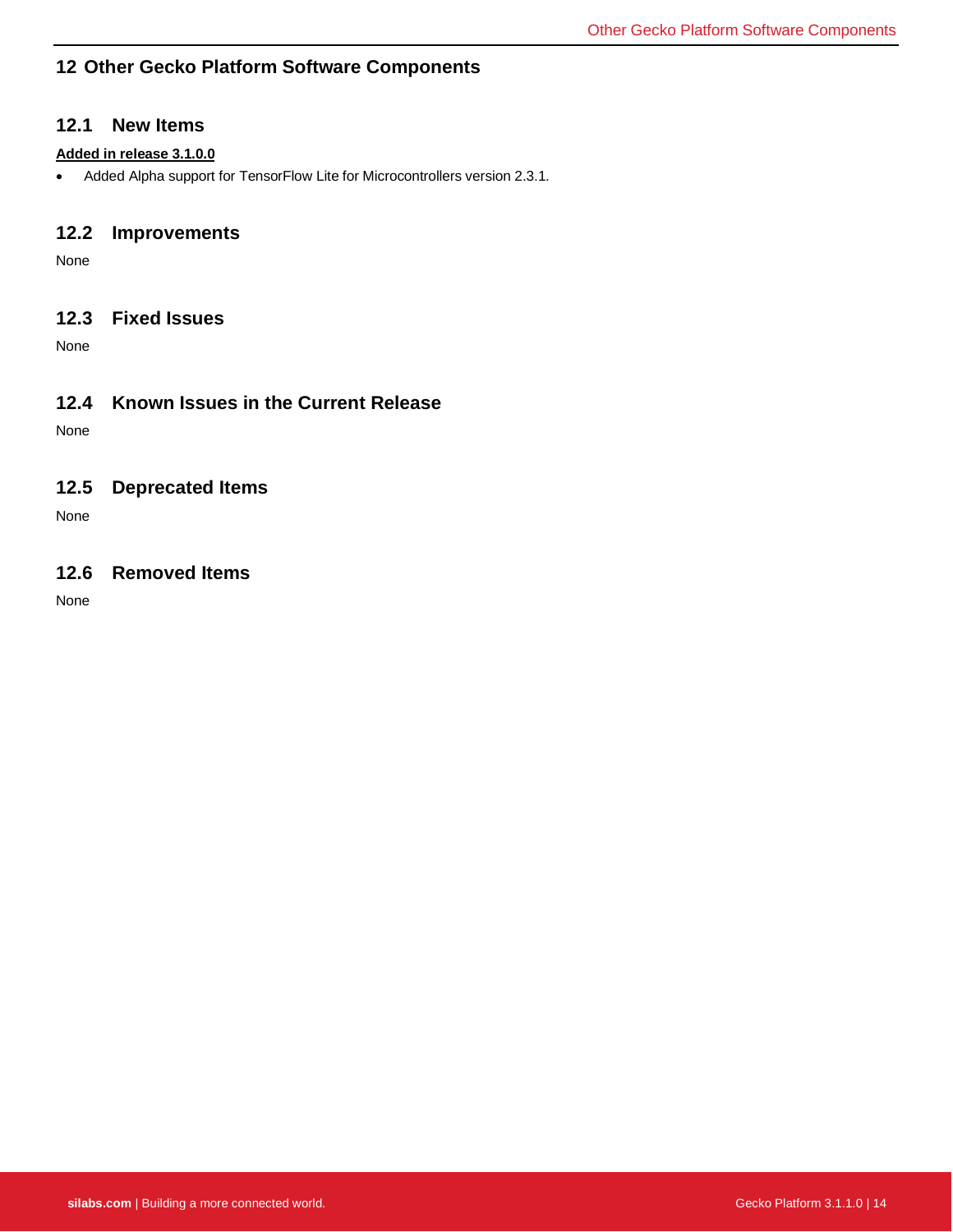### <span id="page-15-0"></span>**13 RAIL Library**

#### **13.1 New Items**

#### **Added in release 3.1.1.0**

• Added support on the EFR32xG22 parts for a new BLE PHY that can receive 1Mbps and LR Coded packets simultaneously. See RAIL\_BLE\_ConfigPhySimulscan().

#### **Added in release 3.1.0.0**

- Added new API RAIL\_GetRadioStateDetail() that provides more detailed radio state information than RAIL\_GetRadioState.
- Added RAIL\_RxPacketInfo\_t::filterMask field of type RAIL\_AddrFilterMask\_t, which is a bitmask representing which address filter(s) the packet has passed.
- Added the ability for RAIL\_GetRssi() to wait for a valid RSSI in radio states that are transitioning into RX. Additionally, a maximum wait timeout for a valid RSSI can be configured using the new API RAIL\_GetRssiAlt().
- Added a new RAIL\_ZWAVE\_ConfigRxChannelHopping() API to configure Z-Wave Rx channel hopping using the recommended hopping parameters.
- Added a new RAIL\_ZWAVE\_GetRegion() API to determine the currently selected Z-Wave region.
- Added a new RAIL\_SupportsTxPowerModeAlt() API to get the minimum and maximum power levels for a specific power mode if the power mode is supported by the chip.
- Added a new API RAIL\_SetAddressFilterAddressMask() that allows for setting a bit mask pattern for packet data in the address filters.
- Added support for MGM210PB22JIA, MGM210PB32JIA, BGM210PB22JIA and BGM210PA32JIA modules.
- Added an event RAIL\_EVENT\_PA\_PROTECTION to indicate the power protection circuit has kicked in.
- Created a "RAIL Utility, Callbacks" component for application-level callbacks.

#### **13.2 Improvements**

#### **Changed in release 3.1.0.0**

- Added support for reporting more detailed transmit errors on the Packet Trace Interface (PTI).
- Updated RAIL\_ZWAVE\_ReceiveBeam() to automatically idle the radio when RAIL\_ZWAVE\_ReceiveBeam() finishes even when no beam is detected.
- Added the ability to use the "RAIL Utility, Initialization" component multiple times when creating a multiprotocol application.
- Changed RAIL\_PacketTimeStamp\_t::totalPacketBytes from uint32\_t to uint16\_t to reduce RAM usage.
- The "RAIL Utility, Initialization" component now defaults most options to a disabled state, instead of enabled. Now you have to optin, instead of opt-out, of RAIL init functionality.
- The "RAIL Utility, PA" component now enables PA calibration by default to ensure that PA power remains consistent chip-to-chip.
- Add new RAIL\_EVENT\_RF\_SENSED as an alternative to the current RAIL\_StartRfSense() callback parameter.
- Added a new API RAIL\_ConfigSleepAlt() to allow configuring the PRS channel, RTCC channel, and whether sleep is enabled in one call.
- Created a new "RAIL Utility, Protocol" component for setting up RAIL to use one of the standards based PHYs by default.
- In multiprotocol RAIL, when the supplied handle is not the active handle, RAIL\_GetRadioState now returns RAIL\_RF\_STATE\_RX rather than RAIL\_RF\_STATE\_IDLE if a background receive is currently scheduled.
- Antenna diversity settings for xGM210 modules are now split in a new config file: sl\_rail\_util\_ant\_div\_config.h.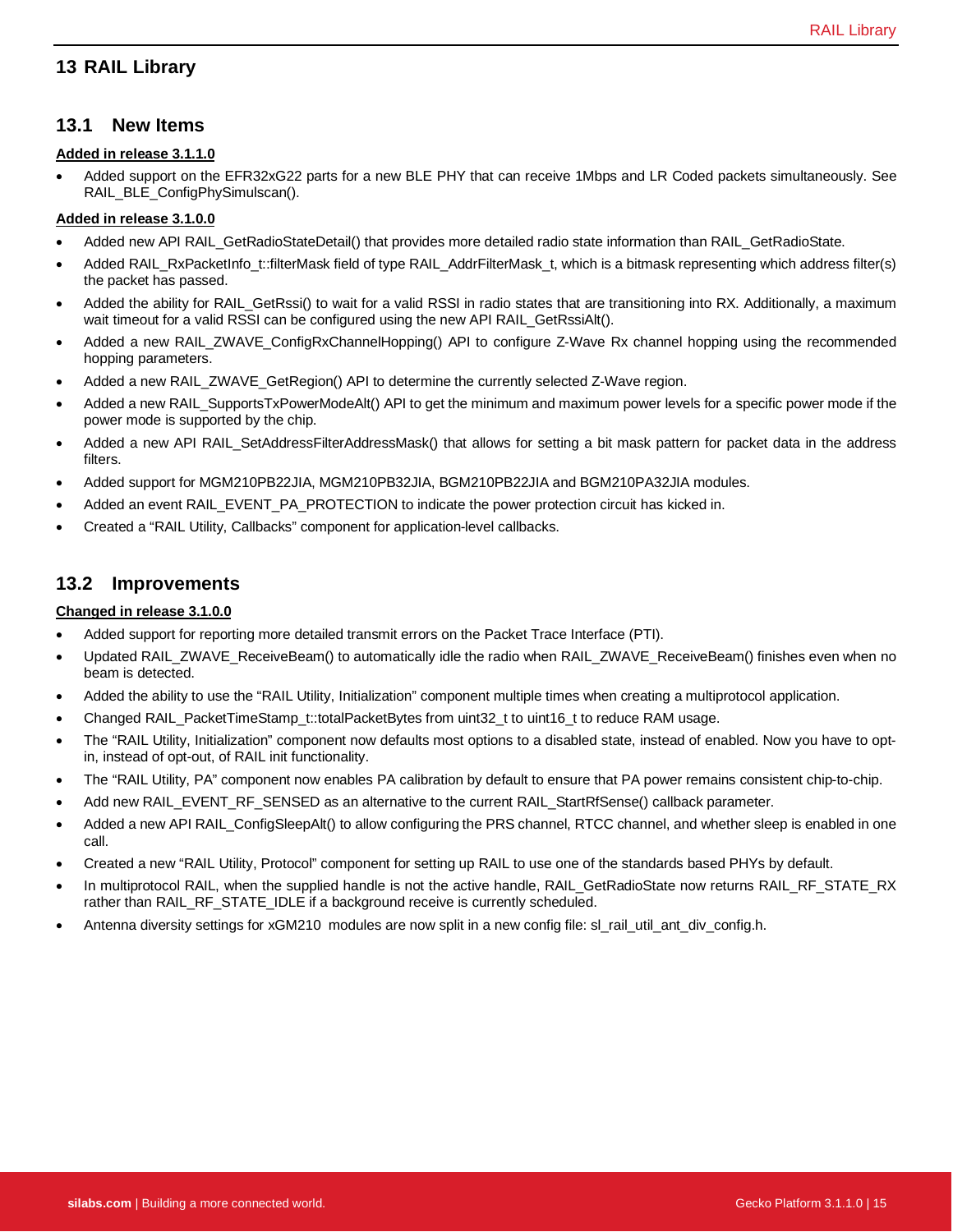# **13.3 Fixed Issues**

#### **Fixed in release 3.1.1.0**

| ID#    | <b>Description</b>                                                                                                                                                                                                                                                                                                       |
|--------|--------------------------------------------------------------------------------------------------------------------------------------------------------------------------------------------------------------------------------------------------------------------------------------------------------------------------|
| 652969 | Restored automatic IR calibration on EFR32xG22 at RAIL_Init() time.                                                                                                                                                                                                                                                      |
| 653955 | Fixed an issue when using the "RAIL Utility, Coexistence" component where PWM was enabled if<br>SL_RAIL_UTIL_COEX_PWM_DEFAULT_ENABLED was set, even if<br>SL RAIL UTIL COEX PWM REQ ENABLED was disabled. Now<br>SL RAIL UTIL COEX PWM DEFAULT ENABLED is ignored when<br>SL_RAIL_UTIL_COEX_PWM_REQ_ENABLED is disabled. |
| 654726 | Fixed an issue where antenna diversity was not being enabled on EFR32xG1x devices when configured through the<br>"RAIL Utility, Antenna Diversity Configuration" component.                                                                                                                                              |
| 656175 | Fixed an issue where any RAIL_ChannelConfigEntry_t in a RAIL_ChannelConfig_t with a maximum power less than<br>0 dBm would be stuck at the maximum power no matter what power was requested.                                                                                                                             |
| 663815 | Fixed an issue when using the "RAIL Utility, Antenna Diversity Configuration" component where moving from TX<br>antenna mode HAL ANTENNA MODE ENABLE2 to HAL ANTENNA MODE DIVERSITY would cause the<br>antenna selection to get stuck on antenna 2.                                                                      |
| 665161 | Fixed an issue on EFR32xG22 and later PTI where the network analyzer could misrepresent the RSSI of incoming<br>packets.                                                                                                                                                                                                 |

#### **Fixed in release 3.1.0.0**

| ID#    | <b>Description</b>                                                                                                                                                                                                                                                                                                                                                                                                                                                                                                                                                                                                                                                                                                                                                                         |
|--------|--------------------------------------------------------------------------------------------------------------------------------------------------------------------------------------------------------------------------------------------------------------------------------------------------------------------------------------------------------------------------------------------------------------------------------------------------------------------------------------------------------------------------------------------------------------------------------------------------------------------------------------------------------------------------------------------------------------------------------------------------------------------------------------------|
| 362133 | The default RSSI offset on the EFR32xG1, EFR32xG12, EFR32xG13, EFR32xG14, and EFR32xG21 chips does<br>not compensate for a known internal hardware offset. This offset is chip specific and can be found using the new<br>"RAIL Utility, RSSI" component which will load the correct value for your chip by default when the plugin is enabled.<br>Since the hardware and antenna design can also impact this offset it is recommended that you measure this value<br>for your particular hardware for the best accuracy. This correction is not enabled by default on the chips listed above<br>to prevent changing radio behavior significantly without the user opting into this change. For the EFR32xG22 and<br>future chips the hardware offset is measured and included by default. |
| 471715 | Fixed an issue when using RAIL_ConfigAntenna() on the EFR32xG22 with an RF path other than 0 since these parts<br>do not have multiple RF paths.                                                                                                                                                                                                                                                                                                                                                                                                                                                                                                                                                                                                                                           |
| 519195 | The EFR32xG21 will now use RTCC channel 0, as opposed to the PRORTC, to perform sleep timer synchronization.<br>This will help lower the EM2 current consumption for this chip.                                                                                                                                                                                                                                                                                                                                                                                                                                                                                                                                                                                                            |
| 630457 | On custom boards, the "RAIL Utility, PTI" component no longer reserves pins for use without being configured.                                                                                                                                                                                                                                                                                                                                                                                                                                                                                                                                                                                                                                                                              |
| 632723 | The EFR32xG22 will limit going to EM1P sleep mode when an 80MHz HRFRCO PLL system clock is selected. Going<br>to EM1P sleep is not supported when using the DPLL on this hardware as it can cause clock drift which would impact<br>radio timing and tuning.                                                                                                                                                                                                                                                                                                                                                                                                                                                                                                                               |
| 638067 | Fixed a DMP issue that poached transmit power when switching between protocols using the same channel<br>configuration and channel.                                                                                                                                                                                                                                                                                                                                                                                                                                                                                                                                                                                                                                                        |
| 639833 | Fixed a potential radio hang on a corrupted BLE packet when doing BLE AoX.                                                                                                                                                                                                                                                                                                                                                                                                                                                                                                                                                                                                                                                                                                                 |
| 642893 | Reduced RAIL library flash data alignment needs on the EFR32xG22.                                                                                                                                                                                                                                                                                                                                                                                                                                                                                                                                                                                                                                                                                                                          |
| 645641 | Fixed an EFR32xG22 issue where a state transition to receive after a transmit from EM2 sleep would drop packets.                                                                                                                                                                                                                                                                                                                                                                                                                                                                                                                                                                                                                                                                           |

# **13.4 Known Issues in the Current Release**

None

# **13.5 Deprecated Items**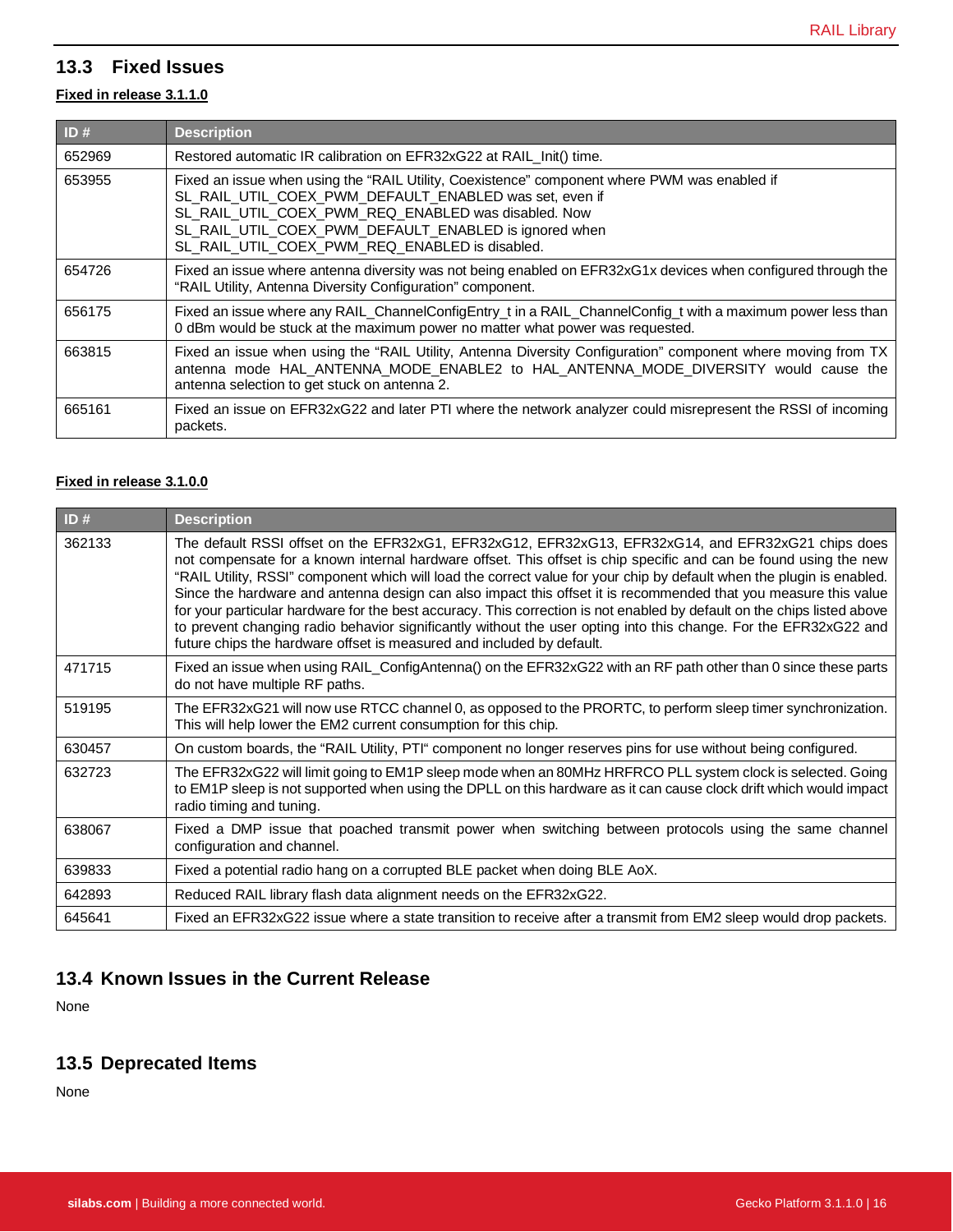# **13.6 Removed Items**